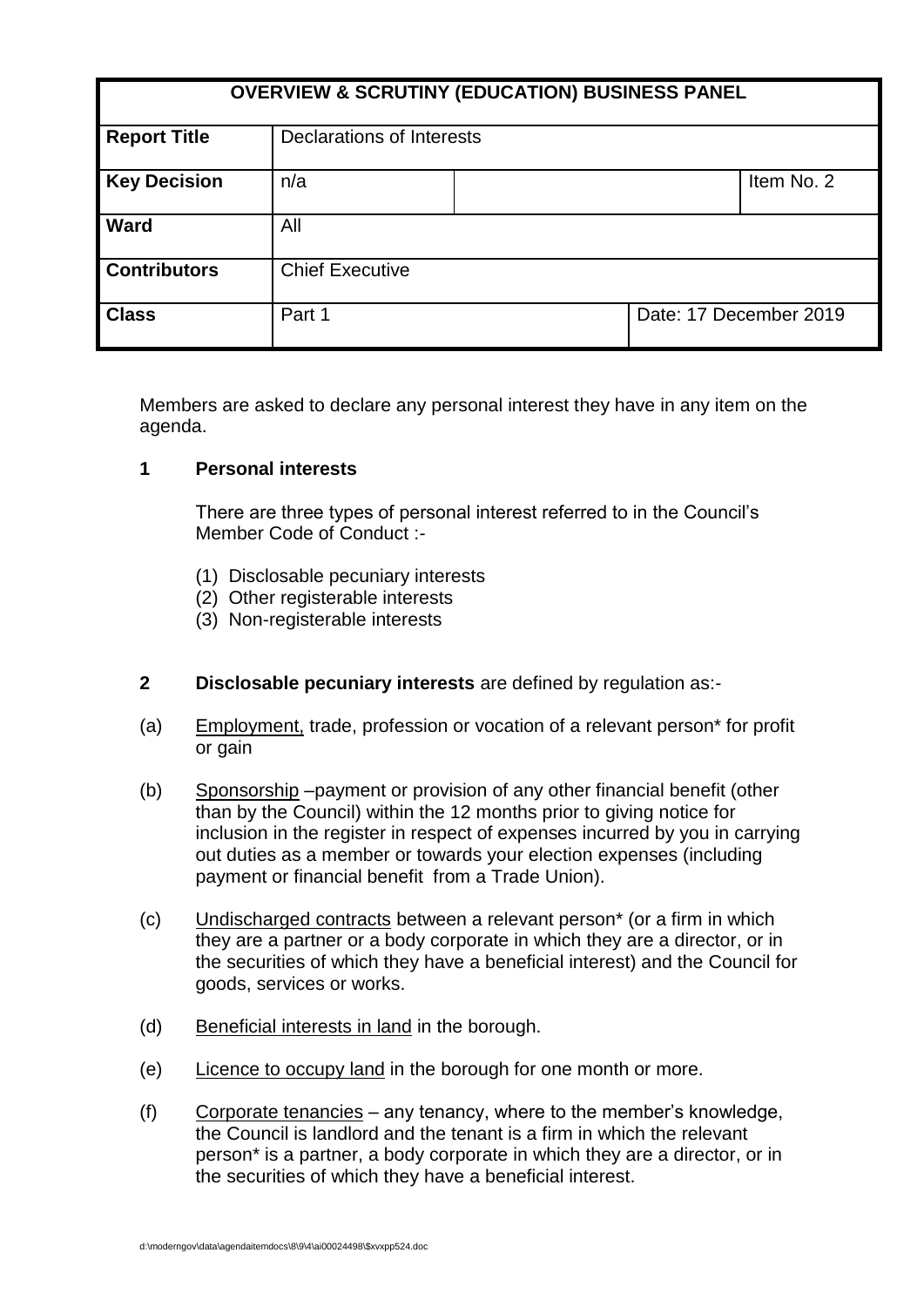- (g) Beneficial interest in securities of a body where:-
	- (a) that body to the member's knowledge has a place of business or land in the borough; and
	- (b) either
		- (i) the total nominal value of the securities exceeds £25,000 or 1/100 of the total issued share capital of that body; or

(ii) if the share capital of that body is of more than one class, the total nominal value of the shares of any one class in which the relevant person\* has a beneficial interest exceeds 1/100 of the total issued share capital of that class.

\*A relevant person is the member, their spouse or civil partner, or a person with whom they live as spouse or civil partner.

### **(3) Other registerable interests**

The Lewisham Member Code of Conduct requires members also to register the following interests:-

- (a) Membership or position of control or management in a body to which you were appointed or nominated by the Council
- (b) Any body exercising functions of a public nature or directed to charitable purposes , or whose principal purposes include the influence of public opinion or policy, including any political party
- (c) Any person from whom you have received a gift or hospitality with an estimated value of at least £25

# **(4) Non registerable interests**

Occasions may arise when a matter under consideration would or would be likely to affect the wellbeing of a member, their family, friend or close associate more than it would affect the wellbeing of those in the local area generally, but which is not required to be registered in the Register of Members' Interests (for example a matter concerning the closure of a school at which a Member's child attends).

# **(5) Declaration and Impact of interest on member's participation**

(a) Where a member has any registerable interest in a matter and they are present at a meeting at which that matter is to be discussed, they must declare the nature of the interest at the earliest opportunity and in any event before the matter is considered. The declaration will be recorded in the minutes of the meeting. If the matter is a disclosable pecuniary interest the member must take not part in consideration of the matter and withdraw from the room before it is considered. They must not seek improperly to influence the decision in any way. **Failure to declare such an interest which has not already been entered in the Register of Members' Interests, or participation where such an interest**